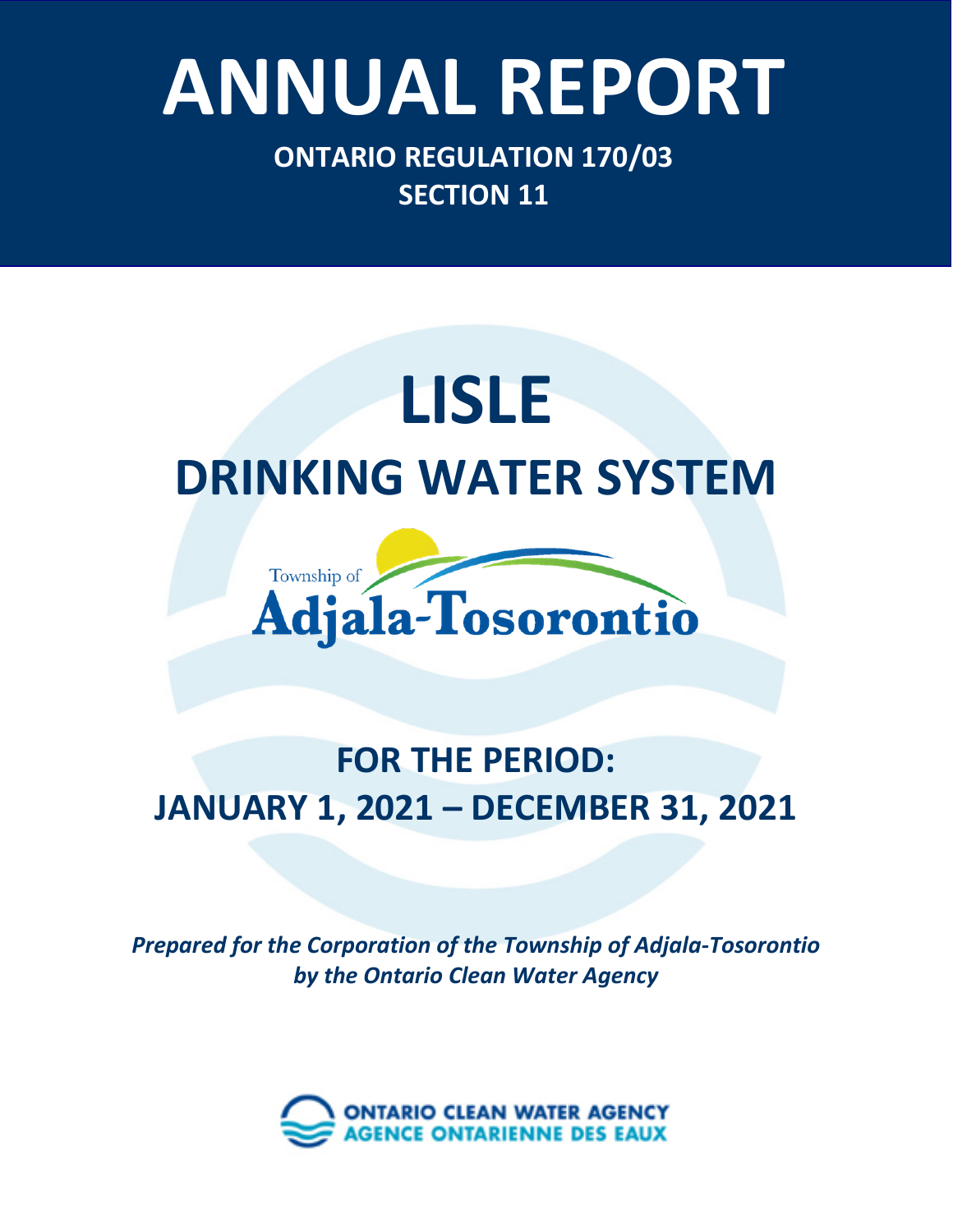**Drinking-Water System Number: Drinking-Water System Name: Drinking-Water System Owner: Drinking-Water System Category: Period being reported:** 

| 220005438                                            |
|------------------------------------------------------|
| <b>Lisle Drinking Water System</b>                   |
| The Corporation of the Township of Adjala-Tosorontio |
| <b>Small Municipal Residential</b>                   |
| <b>January 1, 2021 to December 31, 2021</b>          |
|                                                      |

**Does your Drinking-Water System serve more than 10,000 people?**  No

**Is your annual report available to the public at no charge on a web site on the Internet?**  Yes

**Location where Summary Report required under O. Reg. 170/03 Schedule 22 will be available for inspection.** 

Summary Report is available for inspection at the Township of Adjala-Tosorontio Municipal Office at 7855 Side Road 30, Alliston, ON or on the following website: http://www.adjtos.ca

**List all Drinking-Water Systems (if any), which receive all of their drinking water from your system:**

| <b>Drinking Water System Name</b> | <b>Drinking Water System Number</b> |
|-----------------------------------|-------------------------------------|
| Not Applicable                    | <b>Not Applicable</b>               |

**Did you provide a copy of your annual report to all Drinking-Water System owners that are connected to you and to whom you provide all of its drinking water?**  Not Applicable

**Indicate how you notified system users that your annual report is available, and is free of charge.** 

**[X] Public access/notice via the web** 

**[X] Public access/notice via Government Office**

- **[ ] Public access/notice via a newspaper**
- **[X] Public access/notice via Public Request**
- **[ ] Public access/notice via a Public Library**

**\_\_\_\_\_\_\_\_\_\_\_\_\_\_\_\_\_\_\_\_\_\_\_\_\_\_\_\_\_\_\_\_\_\_\_\_\_\_\_**

**[ ] Public access/notice via other method**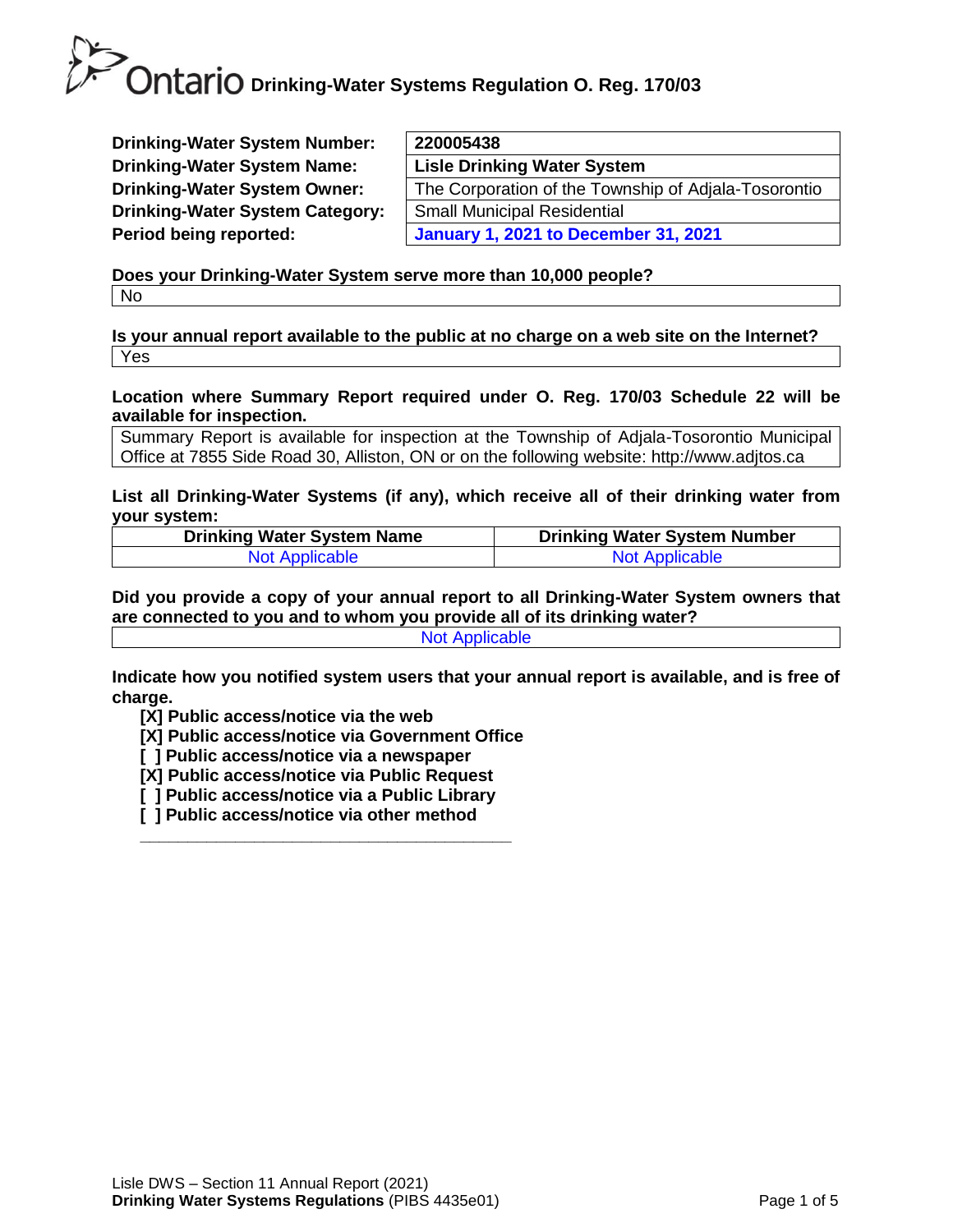#### **Description of Drinking-Water System:**

The Lisle water system is classified as a Small Municipal Residential water system with 79 service connections. Water is supplied via two (2) municipal ground water wells and one (1) pumphouse. Inspections and maintenance duties are conducted by Ontario Clean Water Agency staff on a regular basis to maintain compliance with Ontario Regulation 170/03 to ensure that Lisle's water supply is safe to drink.

#### **List of water treatment chemicals used during the reporting period:**

• Sodium Hypochlorite 12% Solution NSF, Primary Disinfection

#### **Significant expenses incurred to:**

- **[X]** Install required equipment
- **[X]** Purchase required equipment
- **[X]** Repair required equipment
- **[X]** Replace required equipment

#### **Description of significant expenses incurred:**

- 1. Replacement of Pressure Tank Bladders
- 2. TSSA Standard Diesel Generator Repairs
- 3. Main valve replacement, addition, and replacement of pipework to reconfigure the layout of the existing pressure tanks.

#### **Details on the notices submitted in accordance with subsection 18(1) of the Safe Drinking-Water Act or section 16-4 of Schedule 16 of O.Reg.170/03 and reported to Spills Action Centre:**

| <b>Incident Date</b><br>(yyyy/mm/dd) | <b>Parameter</b> | <b>Result</b> | Unit of<br><b>Measure</b> | <b>Corrective Action</b> | <b>Corrective</b><br><b>Action Date</b><br>(yyyy/mm/dd) |  |
|--------------------------------------|------------------|---------------|---------------------------|--------------------------|---------------------------------------------------------|--|
| <b>Not Applicable</b>                |                  |               |                           |                          |                                                         |  |

#### **Table 1: Microbiological testing done under the Schedule 11 of Regulation 170/03 during this reporting period.**

| Location          | <b>Number</b><br>Οf | Range of E. Coli<br>or Fecal Results |     | <b>Range of Total</b><br><b>Coliform Results</b> |               | <b>Number</b><br>of HPC | <b>Samples</b> | Range of HPC |
|-------------------|---------------------|--------------------------------------|-----|--------------------------------------------------|---------------|-------------------------|----------------|--------------|
|                   | <b>Samples</b>      | Min                                  | Max | Min                                              | Max           | <b>Samples</b>          | Min            | Max          |
| Raw - RW1         | 12                  |                                      | 0   |                                                  |               | N/A                     | N/A            | N/A          |
| Raw - RW2         | $12 \,$             |                                      | 0   |                                                  | $\mathcal{P}$ | N/A                     | N/A            | N/A          |
| Distribution - DW | 26                  |                                      | 0   |                                                  |               | 26                      | ~10            | 70           |

#### **Table 2: Operational testing done under Schedule 7 of Regulation 170/03 during the period covered by this Annual Report.**

| <b>Location &amp; Test</b>                            | Number of      |         | <b>Range of Results</b> |
|-------------------------------------------------------|----------------|---------|-------------------------|
|                                                       | <b>Samples</b> | Minimum | Maximum                 |
| Turbidity, Raw RW1 (Grab) [NTU]*                      | 12             | 0.08    | 0.78                    |
| Turbidity, Raw RW2 (Grab) [NTU]*                      | 12             | 0.08    | 0.58                    |
| Free Chlorine Residual, Treated (Continuous) [mg/L]** | 8760           | 0.49    | 4.56                    |
| Free Chlorine Residual, Treated (Grab) [mg/L]         | 166            | 1.42    | 3.40                    |
| Total Chlorine Residual, Treated (Grab) [mg/L]        | 166            | 1.42    | 3.40                    |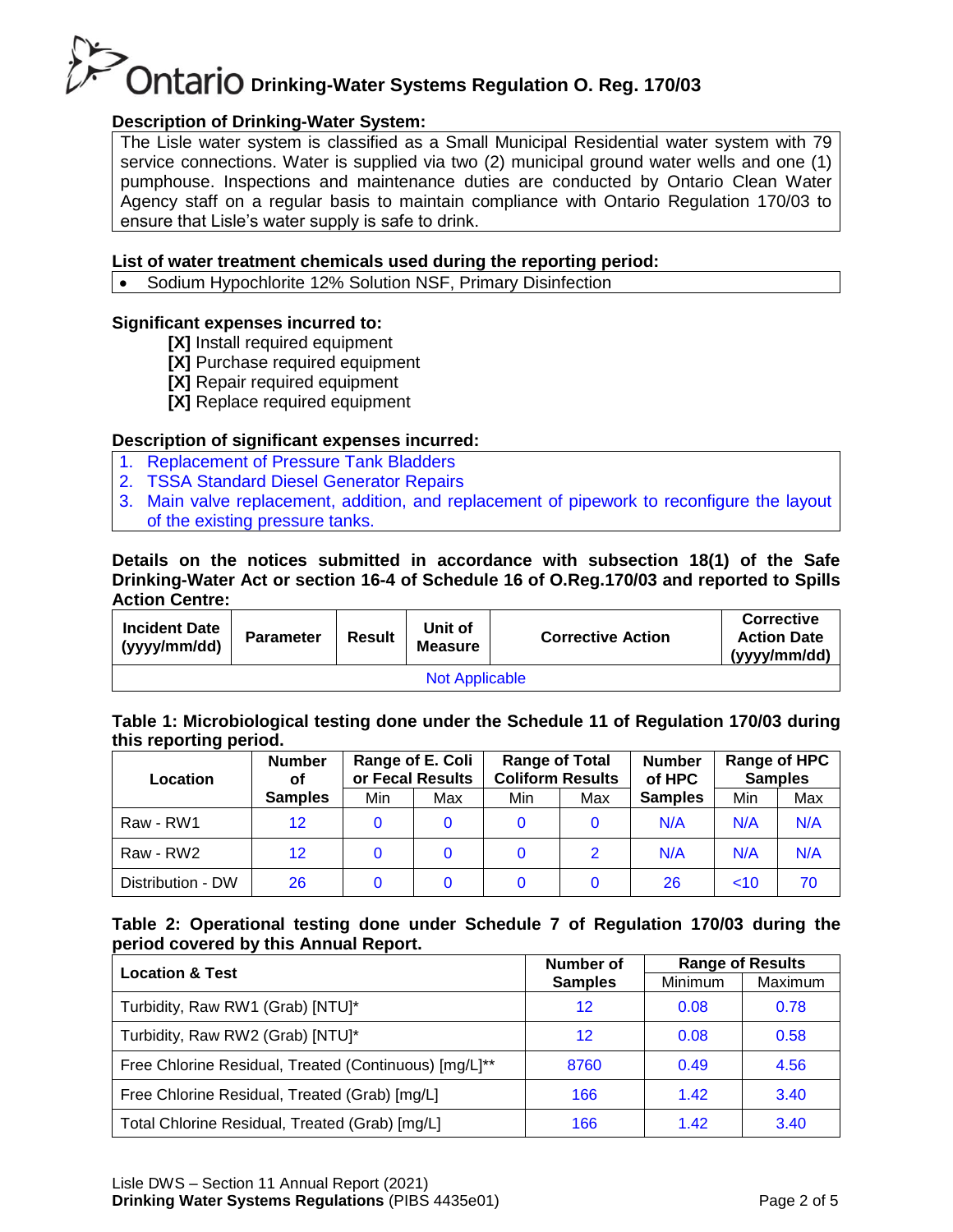| <b>Location &amp; Test</b>                         | Number of      | <b>Range of Results</b> |         |  |
|----------------------------------------------------|----------------|-------------------------|---------|--|
|                                                    | <b>Samples</b> | Minimum                 | Maximum |  |
| Free Chlorine Residual, Distribution (Grab) [mg/L] | 106            | 0.79                    | 3.50    |  |

*Note: The number of samples used for continuous monitoring units is 8760.* 

#### **Table 3: Summary of additional testing and sampling carried out in accordance with the requirement of an approval, order or other legal instrument.**

| Date of Legal Instrument Issued | <b>Parameter</b> | Date Sampled | ` I Result | <b>Unit of Measure</b> |  |  |
|---------------------------------|------------------|--------------|------------|------------------------|--|--|
| <b>Not Applicable</b>           |                  |              |            |                        |  |  |

#### **Table 4: Summary of Inorganic parameters tested during this reporting period or the most recent sample results**

| <b>Parameter</b>         | <b>Sample Date</b><br>(yyyy/mm/dd) | Sample<br><b>Result</b>                                                      | <b>Maximum</b><br><b>Allowable</b><br><b>Concentration</b> | <b>Exceedances</b> |                   |  |
|--------------------------|------------------------------------|------------------------------------------------------------------------------|------------------------------------------------------------|--------------------|-------------------|--|
|                          |                                    |                                                                              | (MAC)                                                      | <b>MAC</b>         | $\frac{1}{2}$ MAC |  |
| Antimony: Sb (µg/L) - TW | 2021/01/26                         | $<$ MDL $0.9$                                                                | 6.0                                                        | <b>No</b>          | <b>No</b>         |  |
| Arsenic: As (µg/L) - TW  | 2021/01/26                         | 0.8                                                                          | 10.0                                                       | <b>No</b>          | <b>No</b>         |  |
| Barium: Ba (µg/L) - TW   | 2021/01/26                         | 67.7                                                                         | 1000.0                                                     | <b>No</b>          | <b>No</b>         |  |
| Boron: B (µg/L) - TW     | 2021/01/26                         | 21.0                                                                         | 5000.0                                                     | <b>No</b>          | <b>No</b>         |  |
| Cadmium: Cd (µg/L) - TW  | 2021/01/26                         | $MDL$ 0.003                                                                  | 5.0                                                        | <b>No</b>          | <b>No</b>         |  |
| Chromium: Cr (µg/L) - TW | 2021/01/26                         | 0.24                                                                         | 50.0                                                       | <b>No</b>          | <b>No</b>         |  |
| Mercury: Hg (µg/L) - TW  | 2021/01/26                         | <mdl 0.01<="" td=""><td>1.0</td><td><b>No</b></td><td><b>No</b></td></mdl>   | 1.0                                                        | <b>No</b>          | <b>No</b>         |  |
| Selenium: Se (µg/L) - TW | 2021/01/26                         | $<$ MDL 0.04                                                                 | 50.0                                                       | <b>No</b>          | <b>No</b>         |  |
| Uranium: U (µg/L) - TW   | 2021/01/26                         | 0.082                                                                        | 20.0                                                       | <b>No</b>          | <b>No</b>         |  |
| Fluoride: F (mg/L) - TW  | 2017/01/11                         | 0.09                                                                         | 1.5                                                        | <b>No</b>          | <b>No</b>         |  |
| Nitrite (mg/L) - TW      | 2021/01/26                         | <mdl 0.003<="" td=""><td>1.0</td><td><b>No</b></td><td><b>No</b></td></mdl>  | 1.0                                                        | <b>No</b>          | <b>No</b>         |  |
| Nitrite (mg/L) - TW      | 2021/05/04                         | <mdl 0.003<="" td=""><td>1.0</td><td><b>No</b></td><td><b>No</b></td></mdl>  | 1.0                                                        | <b>No</b>          | <b>No</b>         |  |
| Nitrite (mg/L) - TW      | 2021/07/21                         | <mdl 0.003<="" td=""><td>1.0</td><td><b>No</b></td><td><b>No</b></td></mdl>  | 1.0                                                        | <b>No</b>          | <b>No</b>         |  |
| Nitrite (mg/L) - TW      | 2021/10/19                         | <mdl 0.003<="" td=""><td>1.0</td><td><b>No</b></td><td><b>No</b></td></mdl>  | 1.0                                                        | <b>No</b>          | <b>No</b>         |  |
| Nitrate (mg/L) - TW      | 2021/01/26                         | <mdl 0.006<="" td=""><td>10.0</td><td><b>No</b></td><td><b>No</b></td></mdl> | 10.0                                                       | <b>No</b>          | <b>No</b>         |  |
| Nitrate (mg/L) - TW      | 2021/05/04                         | <mdl 0.006<="" td=""><td>10.0</td><td><b>No</b></td><td><b>No</b></td></mdl> | 10.0                                                       | <b>No</b>          | <b>No</b>         |  |
| Nitrate (mg/L) - TW      | 2021/07/21                         | <mdl 0.006<="" td=""><td>10.0</td><td><b>No</b></td><td><b>No</b></td></mdl> | 10.0                                                       | <b>No</b>          | <b>No</b>         |  |
| Nitrate (mg/L) - TW      | 2021/10/19                         | <mdl 0.006<="" td=""><td>10.0</td><td><b>No</b></td><td><b>No</b></td></mdl> | 10.0                                                       | <b>No</b>          | <b>No</b>         |  |
| Sodium: Na (mg/L) - TW   | 2017/01/11                         | 7.11                                                                         | $20*$                                                      | N/A                | N/A               |  |

*Note: MDL = Minimum Detection Limit*

*\*There is no "MAC" for Sodium. The aesthetic objective is 200 mg/L. The local Medical Officer of Health should be notified when the sodium concentration exceeds 20 mg/L so that this information may be communicated to local physicians for their use with patients on sodium restricted diets. Sodium is reportable every 60 months. Next set of sodium samples is due in 2022.*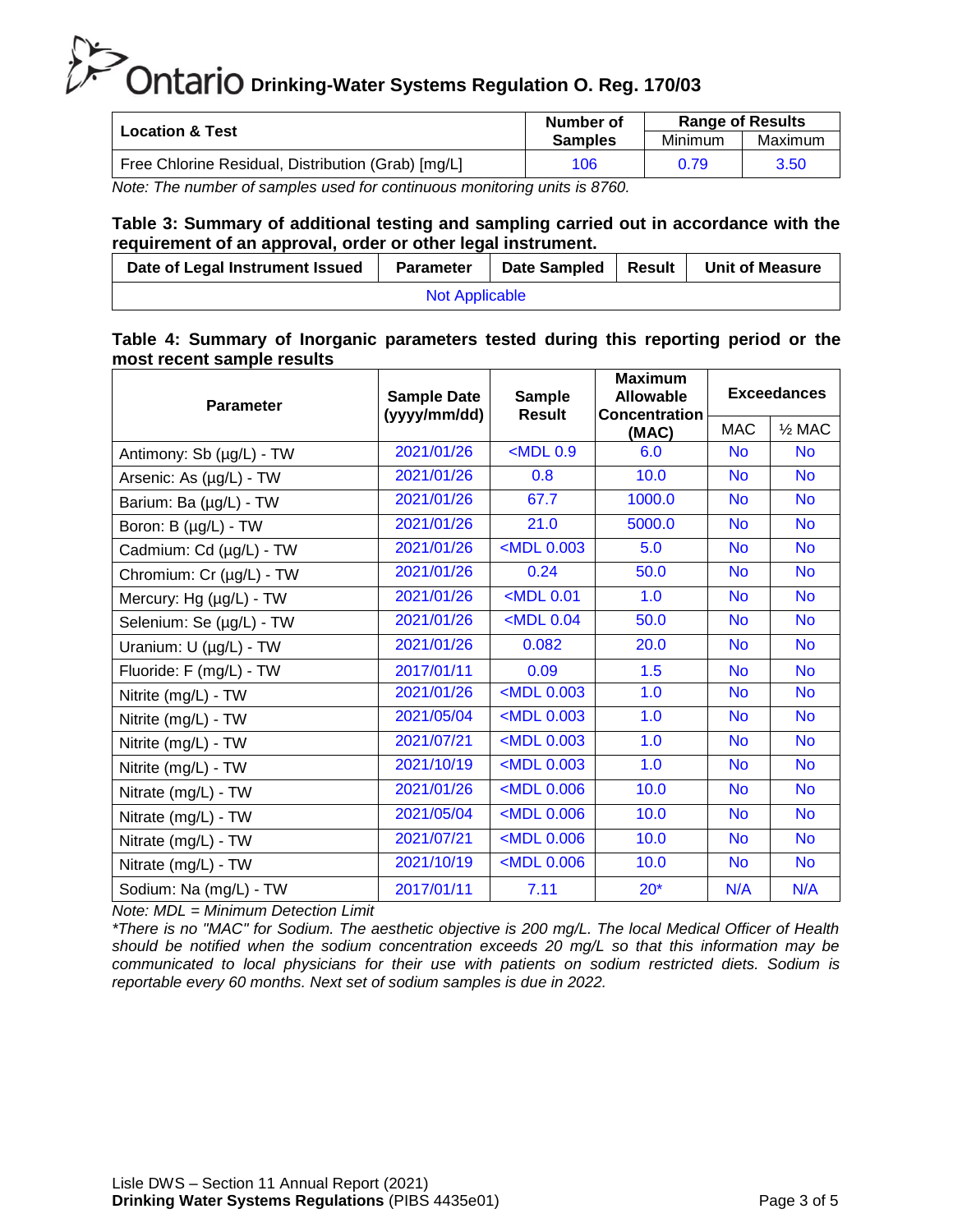#### **Table 5: Summary of lead testing under Schedule 15.1 during this reporting period**

| <b>Location Type</b>              | Number of                                               | <b>Range of Lead Results</b> |         | <b>MAC</b> | <b>Exceedances</b> |  |  |
|-----------------------------------|---------------------------------------------------------|------------------------------|---------|------------|--------------------|--|--|
|                                   | <b>Samples</b>                                          | <b>Minimum</b>               | Maximum |            |                    |  |  |
| Lead – Plumbing $(\mu g/L)$       | Not Applicable - Relief from all Plumbing Requirements* |                              |         |            |                    |  |  |
| Lead – Distribution** $(\mu q/L)$ |                                                         | 0.23                         | 0.23    | 10         |                    |  |  |

*Note: The Alkalinity results for 2021 were 180 and 195 mg/L as CaCO3. The pH results for 2021 for samples taken was 7.68. The aesthetic objective/operational guideline for pH is 6.5-8.5.*

*\*This system qualifies for the plumbing exemption as per O. Regulation 170/03 Schedule 15.1-5 (9) (10). \*\*Distribution lead samples are taken every 36 months. The next set of distribution lead samples is scheduled for 2024.*

#### **Table 6: Summary of Organic parameters sampled during this reporting period or the most recent sample results**

| <b>Parameter</b>                                         | <b>Sample Date</b><br>(yyyy/mm/dd) |                                                                              | <b>Maximum</b><br><b>Allowable</b><br>Sample Result Concentration | <b>Exceedances</b> |                   |
|----------------------------------------------------------|------------------------------------|------------------------------------------------------------------------------|-------------------------------------------------------------------|--------------------|-------------------|
|                                                          |                                    |                                                                              | (MAC)                                                             | <b>MAC</b>         | $\frac{1}{2}$ MAC |
| Alachlor $(\mu g/L)$ - TW                                | 2021/01/26                         | $<$ MDL $0.02$                                                               | 5.0                                                               | <b>No</b>          | <b>No</b>         |
| Atrazine + N-dealkylated<br>metabolites (µg/L) - TW      | 2021/01/26                         | $<$ MDL $0.01$                                                               | 5.0                                                               | <b>No</b>          | <b>No</b>         |
| Azinphos-methyl (µg/L) - TW                              | 2021/01/26                         | $<$ MDL 0.05                                                                 | 20.0                                                              | <b>No</b>          | <b>No</b>         |
| Benzene (µg/L) - TW                                      | 2021/01/26                         | <mdl 0.32<="" td=""><td>1.0</td><td><b>No</b></td><td><b>No</b></td></mdl>   | 1.0                                                               | <b>No</b>          | <b>No</b>         |
| Benzo(a)pyrene (µg/L) - TW                               | 2021/01/26                         | <mdl 0.004<="" td=""><td>0.01</td><td><b>No</b></td><td><b>No</b></td></mdl> | 0.01                                                              | <b>No</b>          | <b>No</b>         |
| Bromoxynil (µg/L) - TW                                   | 2021/01/26                         | $<$ MDL 0.33                                                                 | 5.0                                                               | <b>No</b>          | <b>No</b>         |
| Carbaryl (µg/L) - TW                                     | 2021/01/26                         | $<$ MDL $0.05$                                                               | 90.0                                                              | <b>No</b>          | <b>No</b>         |
| Carbofuran (µg/L) - TW                                   | 2021/01/26                         | <mdl 0.01<="" td=""><td>90.0</td><td><b>No</b></td><td><b>No</b></td></mdl>  | 90.0                                                              | <b>No</b>          | <b>No</b>         |
| Carbon Tetrachloride (µg/L) - TW                         | 2021/01/26                         | <mdl 0.17<="" td=""><td>2.0</td><td><b>No</b></td><td><b>No</b></td></mdl>   | 2.0                                                               | <b>No</b>          | <b>No</b>         |
| Chlorpyrifos (µg/L) - TW                                 | 2021/01/26                         | <mdl 0.02<="" td=""><td>90.0</td><td><b>No</b></td><td><b>No</b></td></mdl>  | 90.0                                                              | <b>No</b>          | <b>No</b>         |
| Diazinon (µg/L) - TW                                     | 2021/01/26                         | $MDL$ 0.02                                                                   | 20.0                                                              | <b>No</b>          | $\overline{N}$    |
| Dicamba (µg/L) - TW                                      | 2021/01/26                         | $<$ MDL 0.2                                                                  | 120.0                                                             | <b>No</b>          | <b>No</b>         |
| 1,2-Dichlorobenzene (µg/L) - TW                          | 2021/01/26                         | <mdl 0.41<="" td=""><td>200.0</td><td><b>No</b></td><td><b>No</b></td></mdl> | 200.0                                                             | <b>No</b>          | <b>No</b>         |
| 1,4-Dichlorobenzene (µg/L) - TW                          | 2021/01/26                         | <mdl 0.36<="" td=""><td>5.0</td><td><b>No</b></td><td><b>No</b></td></mdl>   | 5.0                                                               | <b>No</b>          | <b>No</b>         |
| 1,2-Dichloroethane (µg/L) - TW                           | 2021/01/26                         | $<$ MDL 0.35                                                                 | 5.0                                                               | <b>No</b>          | <b>No</b>         |
| 1,1-Dichloroethylene (µg/L) - TW                         | 2021/01/26                         | $<$ MDL 0.33                                                                 | 14.0                                                              | <b>No</b>          | <b>No</b>         |
| Dichloromethane (Methylene<br>Chloride) (µg/L) - TW      | 2021/01/26                         | $<$ MDL 0.35                                                                 | 50.0                                                              | <b>No</b>          | <b>No</b>         |
| 2,4-Dichlorophenol (µg/L) - TW                           | 2021/01/26                         | $<$ MDL $0.15$                                                               | 900.0                                                             | <b>No</b>          | <b>No</b>         |
| 2,4-Dichlorophenoxy acetic acid<br>$(2,4-D)$ (µg/L) - TW | 2021/01/26                         | $MDL$ 0.19                                                                   | 100.0                                                             | <b>No</b>          | <b>No</b>         |
| Diclofop-methyl (µg/L) - TW                              | 2021/01/26                         | $<$ MDL 0.4                                                                  | 9.0                                                               | <b>No</b>          | <b>No</b>         |
| Dimethoate (µg/L) - TW                                   | 2021/01/26                         | <mdl 0.06<="" td=""><td>20.0</td><td><b>No</b></td><td><b>No</b></td></mdl>  | 20.0                                                              | <b>No</b>          | <b>No</b>         |
| Diquat (µg/L) - TW                                       | 2021/01/26                         | $<$ MDL 1.0                                                                  | 70.0                                                              | <b>No</b>          | <b>No</b>         |
| Diuron (µg/L) - TW                                       | 2021/01/26                         | <mdl 0.03<="" td=""><td>150.0</td><td><b>No</b></td><td><b>No</b></td></mdl> | 150.0                                                             | <b>No</b>          | <b>No</b>         |
| Glyphosate (µg/L) - TW                                   | 2021/01/26                         | $<$ MDL 1.0                                                                  | 280.0                                                             | <b>No</b>          | <b>No</b>         |
| Malathion (µg/L) - TW                                    | 2021/01/26                         | $<$ MDL $0.02$                                                               | 190.0                                                             | <b>No</b>          | <b>No</b>         |
| Metolachlor (µg/L) - TW                                  | 2021/01/26                         | <mdl 0.01<="" td=""><td>50.0</td><td><b>No</b></td><td><b>No</b></td></mdl>  | 50.0                                                              | <b>No</b>          | <b>No</b>         |
| Metribuzin (µg/L) - TW                                   | 2021/01/26                         | $MDL$ 0.02                                                                   | 80.0                                                              | <b>No</b>          | <b>No</b>         |